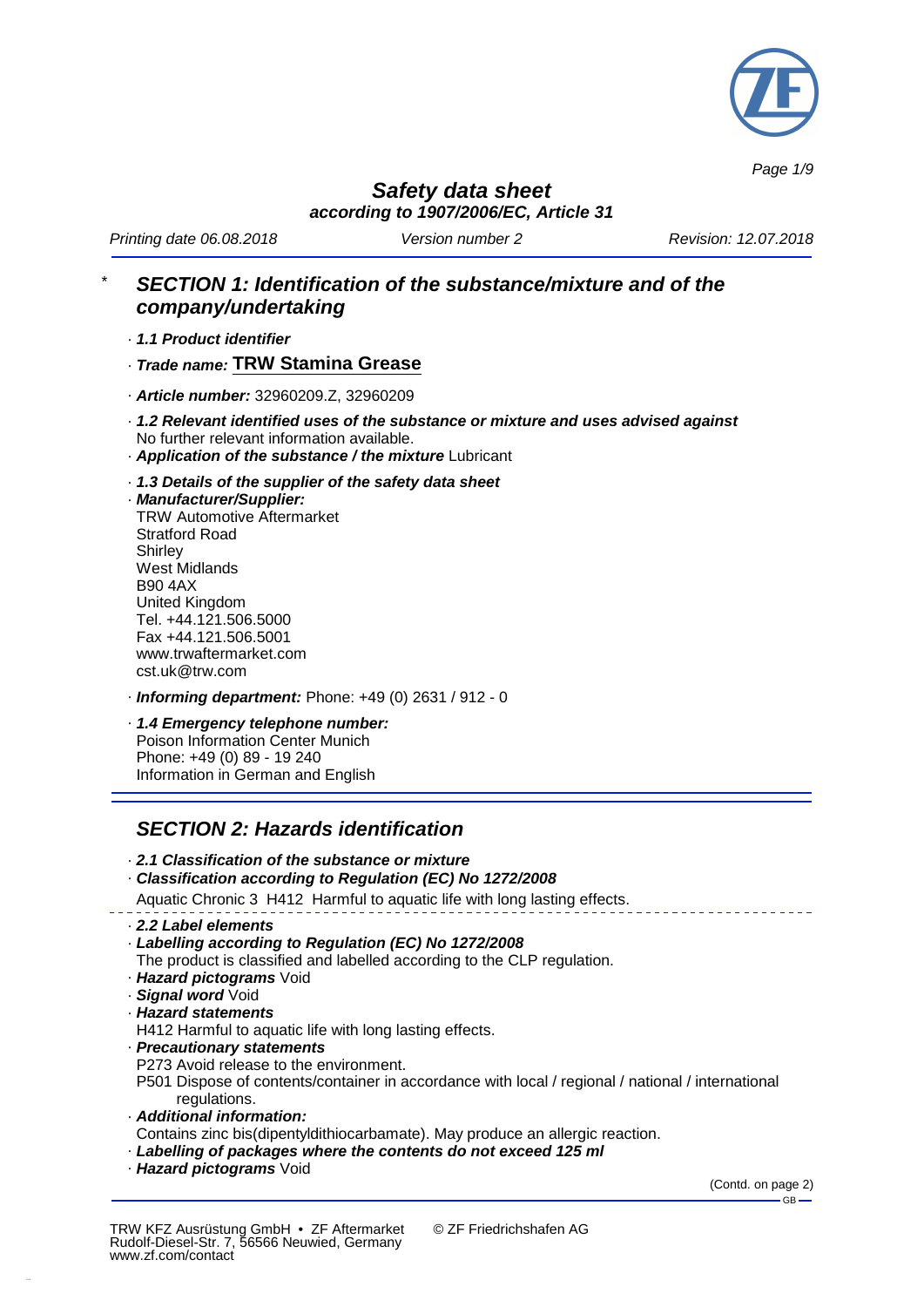

*Page 2/9*

## *Safety data sheet according to 1907/2006/EC, Article 31*

*Printing date 06.08.2018 Version number 2 Revision: 12.07.2018*

### *Trade name:* **TRW Stamina Grease**

- · *Signal word* Void
- · *Hazard statements*

H412 Harmful to aquatic life with long lasting effects.

· *Information pertaining to particular dangers for man and environment*

Analysis results for this product or a product with comparable composition show no eye irritation. In accordance with these results the product is not labelled as eye irritant.

- · *2.3 Other hazards*
- · *Results of PBT and vPvB assessment*
- · *PBT:* Not applicable.
- · *vPvB:* Not applicable.

### \* *SECTION 3: Composition/information on ingredients*

#### · *3.2 Chemical characterisation: Mixtures*

· *Description:* Mixture of mineroil oil raffinates and additives.

| · Dangerous components:                    |                                                                                                                |                     |  |  |
|--------------------------------------------|----------------------------------------------------------------------------------------------------------------|---------------------|--|--|
| CAS: 12001-85-3                            | Naphthenic acids, zinc salts                                                                                   | $\geq 0.25 - 2.5\%$ |  |  |
|                                            | EINECS: 234-409-2 4 Aquatic Acute 1, H400; Aquatic Chronic 1, H410;<br>Skin Irrit. 2, H315; Eye Irrit. 2, H319 |                     |  |  |
| CAS: 68649-42-3<br>EINECS: 272-028-3 salts | Phosphorodithioic acid, O,O-di-C1-14-alkyl esters, zink                                                        | $\geq 0.25 - 2.5\%$ |  |  |
|                                            | Eye Dam. 1, H318; 4 Aquatic Chronic 2, H411; 4 Skin<br>Irrit. 2, H315                                          |                     |  |  |
| CAS: 15337-18-5                            | zinc bis(dipentyldithiocarbamate)                                                                              | $\geq 0.25 - < 1\%$ |  |  |
|                                            | EINECS: 239-370-5 $\bigotimes$ Aquatic Acute 1, H400; Aquatic Chronic 1, H410;                                 |                     |  |  |

#### · *Additional information*

The DMSO-extract of the mineral oil according to IP 346 is below 3%, the oil is not classified as carcinogenic.

For the wording of the listed hazard phrases refer to section 16.

## *SECTION 4: First aid measures*

- · *4.1 Description of first aid measures*
- · *After inhalation*
- No special measures required.
- In case of persistent symptoms consult doctor.
- · *After skin contact*

Remove contaminated clothing.

Wash with water and soap.

In case of permanent aches and pains please go and see the doctor.

An inadvertent high-pressure injection through the skin immediately requires medical aid.

· *After eye contact* Rinse opened eye for several minutes under running water.

In case of permanent aches and pains please go and see the doctor.

(Contd. on page 3)  $-$ GB $-$ 

© ZF Friedrichshafen AG

(Contd. from page 1)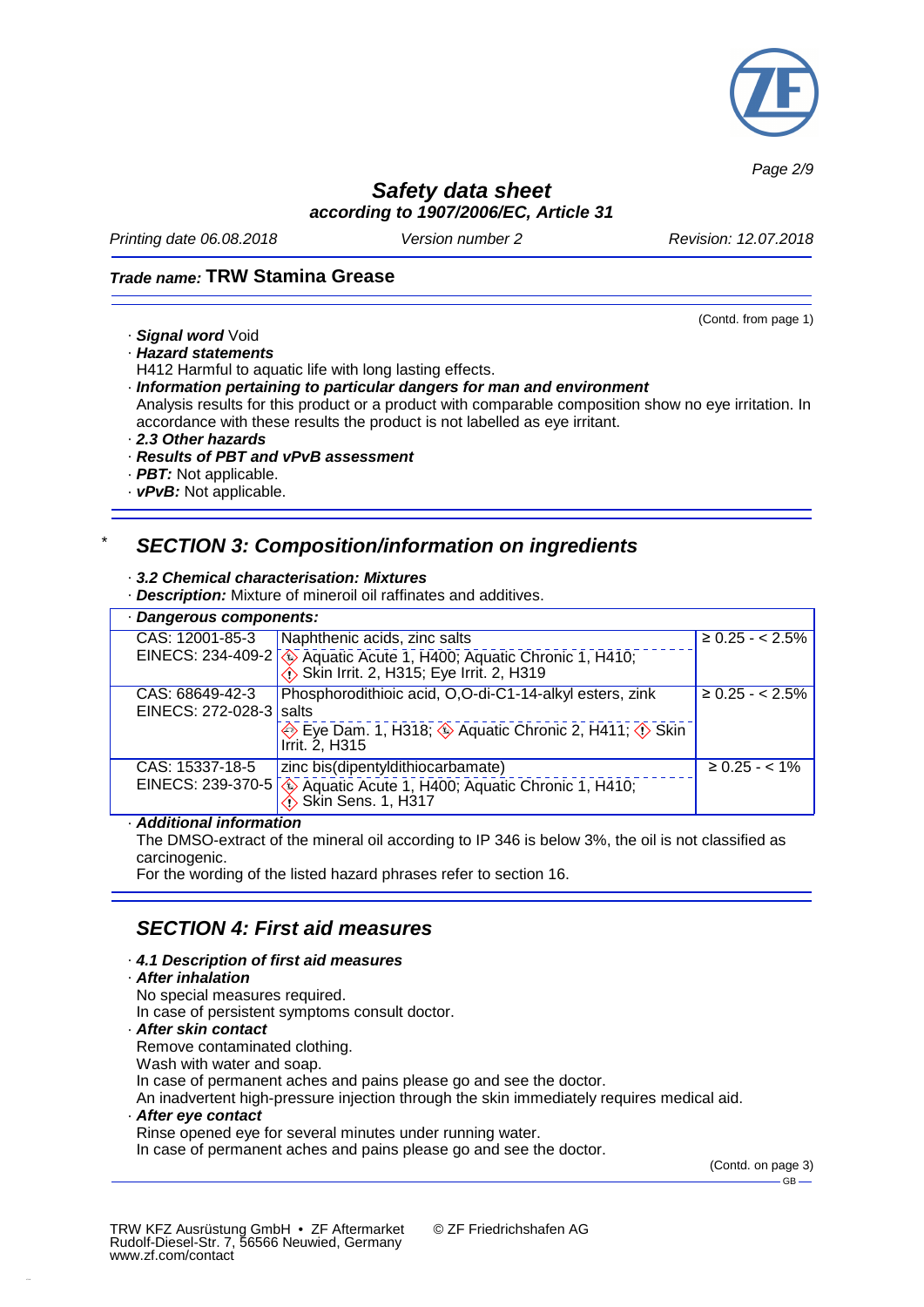

*Page 3/9*

## *Safety data sheet according to 1907/2006/EC, Article 31*

*Printing date 06.08.2018 Version number 2 Revision: 12.07.2018*

(Contd. from page 2)

### *Trade name:* **TRW Stamina Grease**

· *After swallowing*

Rinse out mouth and then drink plenty of water. In case of persistent symptoms consult doctor. Do not induce vomitting.

- · *4.2 Most important symptoms and effects, both acute and delayed* No further relevant information available.
- · *4.3 Indication of any immediate medical attention and special treatment needed* No further relevant information available.

# *SECTION 5: Firefighting measures*

- · *5.1 Extinguishing media*
- · *Suitable extinguishing agents*

Extinguishing powder, foam or water jet. Fight larger fires with water jet or alcohol-resistant foam. Use fire fighting measures that suit the environment.

- · *For safety reasons unsuitable extinguishing agents* Water with a full water jet.
- · *5.2 Special hazards arising from the substance or mixture* Do not inhale smoke and combustion products.

During incomplete combustion carbon monoxide can be formed.

- · *5.3 Advice for firefighters*
- · *Protective equipment:* Wear self-contained breathing apparatus.
- · *Additional information*

Collect contaminated fire fighting water separately. It must not enter drains. Provide sufficient fire fighting water retention.

Dispose of fire debris and contaminated fire fighting water in accordance with official regulations.

## *SECTION 6: Accidental release measures*

· *6.1 Personal precautions, protective equipment and emergency procedures* Avoid contact with the product. Particular danger of slipping on leaked/spilled product.

- · *6.2 Environmental precautions:* Do not allow to enter drainage system, surface or ground water. Gather mechanically and reuse, if possible.
- · *6.3 Methods and material for containment and cleaning up:* Collect mechanically. Send for recovery or disposal in suitable containers. Clean contaminated objects and floorings considering environmental regulations.
- · *6.4 Reference to other sections* See Section 7 for information on safe handling See Section 8 for information on personal protection equipment. See Section 13 for information on disposal.

(Contd. on page 4)

GB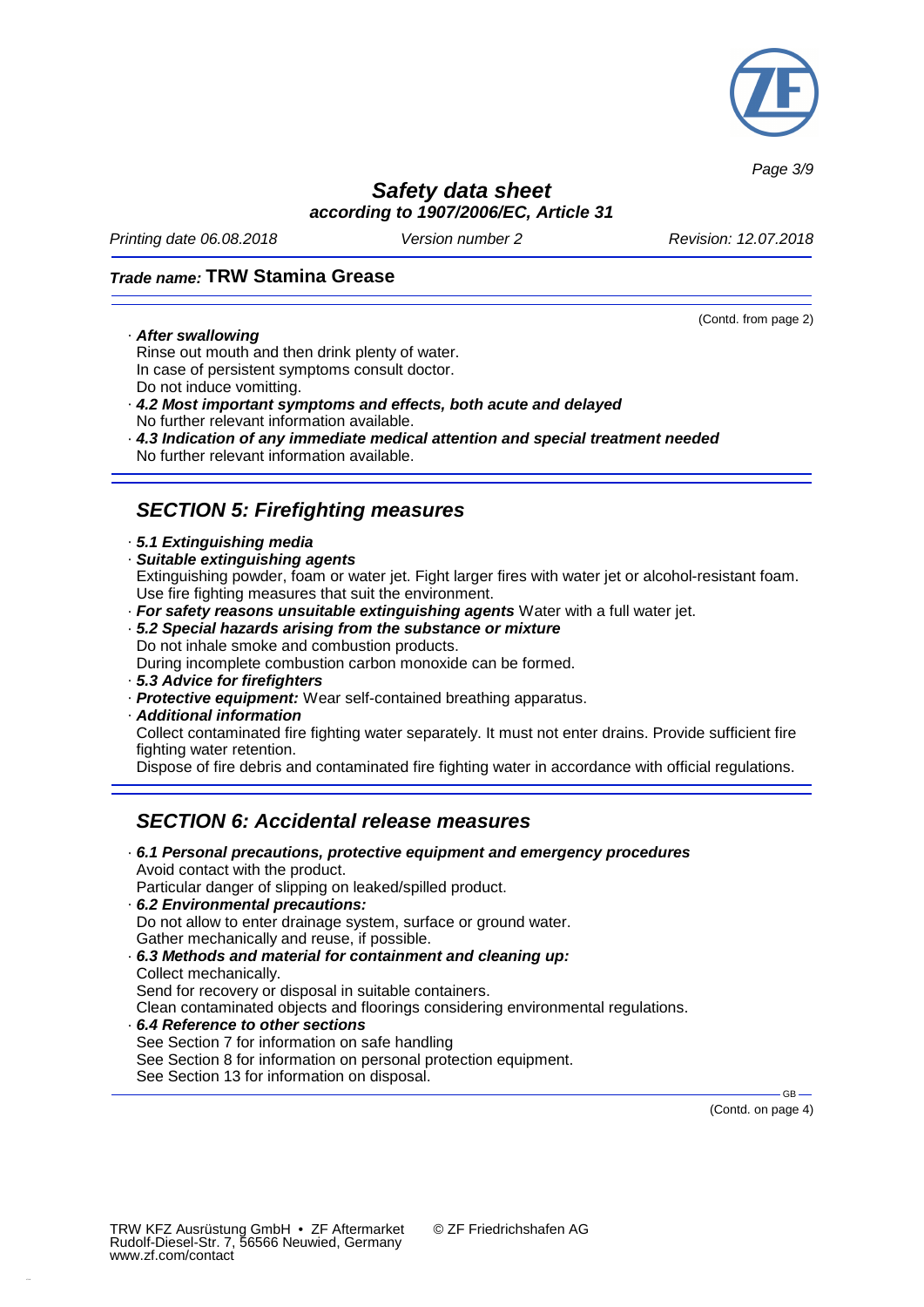

*Page 4/9*

## *Safety data sheet according to 1907/2006/EC, Article 31*

*Printing date 06.08.2018 Version number 2 Revision: 12.07.2018*

### *Trade name:* **TRW Stamina Grease**

(Contd. from page 3)

## *SECTION 7: Handling and storage*

- · *7.1 Precautions for safe handling* Avoid contact with eyes and skin. Avoid breathing vapour or mist.
- · *Information about protection against explosions and fires:* No special measures required.
- · *7.2 Conditions for safe storage, including any incompatibilities*
- · *Storage*
- · *Requirements to be met by storerooms and containers:* Keep container tightly closed.

Recommended storage temperature: +5°C to +45°C.

- · *Information about storage in one common storage facility:* Keep away from food, drink and animal feeding stuffs.
- · *Further information about storage conditions:* Store in cool, dry conditions in well sealed containers.
- · *7.3 Specific end use(s)* No further relevant information available.

## *SECTION 8: Exposure controls/personal protection*

- · *8.1 Control parameters*
- · *Components with limit values that require monitoring at the workplace:* The product does not contain any relevant quantities of materials with critical values that have to be monitored at the workplace.
- · *Additional Occupational Exposure Limit Values for possible hazards during processing:* For oil mist an air limit value of 5.0 mg/m<sup>3</sup> is recommended.
- · *Additional information:* The lists that were valid during the compilation were used as basis.

#### · *8.2 Exposure controls*

- · *Personal protective equipment*
- · *General protective and hygienic measures*
- Do not eat or drink while working.

Avoid close or long term contact with the skin.

Wash hands during breaks and at the end of the work.

Do not carry cleaning cloths impregnated with the product in trouser pockets.

- Take off all contaminated clothing immediately.
- · *Breathing equipment:*

Not necessary if room is well-ventilated. Use breathing protection only when aerosol or mist is formed. Filter P2.

· *Protection of hands:*

Protective gloves are only required in case of intense and/or prolonged skin contact with the product.

To avoid skin problems reduce the wearing of gloves to the required minimum.

· *Material of gloves* Nitrile rubber, NBR Chloroprene rubber, CR PVC gloves

> (Contd. on page 5)  $-$  GB  $-$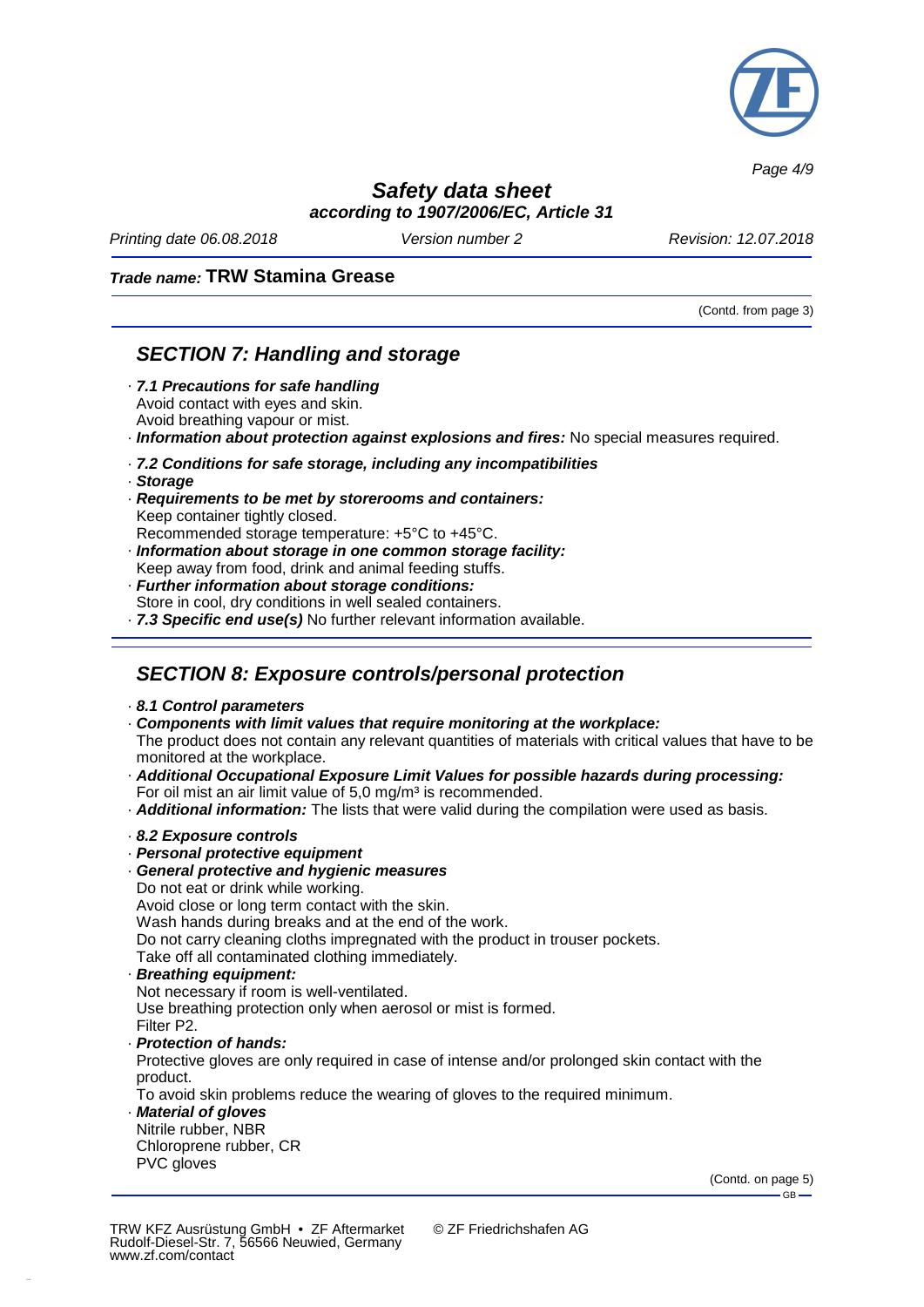

*Page 5/9*

## *Safety data sheet according to 1907/2006/EC, Article 31*

*Printing date 06.08.2018 Version number 2 Revision: 12.07.2018*

(Contd. from page 4)

### *Trade name:* **TRW Stamina Grease**

Recommended thickness of the material: 0.33 mm

· *Penetration time of glove material*

In case of a layer thickness of 0.33 mm the penetration time is longer than 480 minutes.

· *Eye protection:* Safety glasses recommended if possibility of liquid splashes exists.

# *SECTION 9: Physical and chemical properties*

| · 9.1 Information on basic physical and chemical properties<br><b>General Information</b> |                              |
|-------------------------------------------------------------------------------------------|------------------------------|
| · Appearance:                                                                             |                              |
| Form:                                                                                     | Pasty                        |
| Colour:                                                                                   | Yellow                       |
| Odour:                                                                                    | Mineral-oil-like             |
| <b>Odour threshold:</b>                                                                   | Not determined.              |
| · pH-value:                                                                               | Not applicable.              |
| - Change in condition                                                                     |                              |
| <b>Melting point/freezing point:</b>                                                      | Not determined               |
| Initial boiling point and boiling range: Not determined                                   |                              |
| Drip point:                                                                               | 230 °C (IP 396)              |
| · Flash point:                                                                            | $\geq$ 150 °C (ASTM D 92)    |
| · Inflammability (solid, gaseous)                                                         | Not determined.              |
| · Ignition temperature:                                                                   | 320 °C                       |
| · Decomposition temperature:                                                              | Not determined.              |
| · Self-inflammability:                                                                    | Product is not selfigniting. |
| · Explosive properties:                                                                   | Product is not explosive.    |
| Vapour pressure at 20 °C:                                                                 | $< 0.5$ Pa                   |
| ⋅ Density at 15 °C                                                                        | $0.9$ g/cm <sup>3</sup>      |
| · Vapour density                                                                          | Not applicable.              |
| - Evaporation rate                                                                        | Not applicable.              |
| · Solubility in / Miscibility with                                                        |                              |
| <b>Water:</b>                                                                             | Insoluble                    |
| · Partition coefficient: n-octanol/water:                                                 | Not determined.              |
| · Viscosity:                                                                              |                              |
| dynamic:                                                                                  | Not applicable.              |
| kinematic:                                                                                | Not applicable.              |
| · Solvent content:                                                                        |                              |
| <b>Organic solvents:</b>                                                                  | 0.0%                         |
|                                                                                           | (Contd. on page 6)           |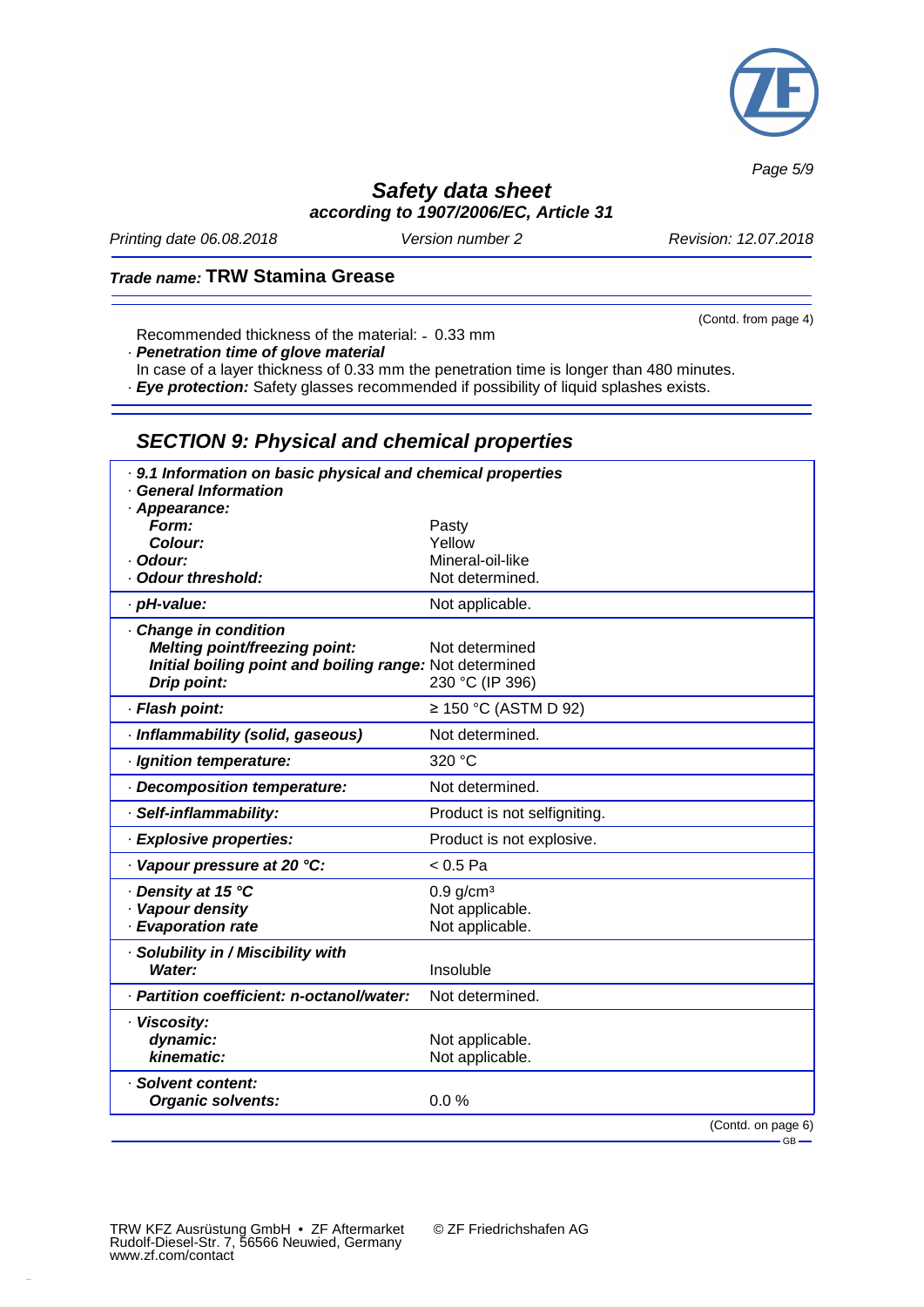

*Page 6/9*

## *Safety data sheet according to 1907/2006/EC, Article 31*

*Printing date 06.08.2018 Version number 2 Revision: 12.07.2018*

(Contd. from page 5)

### *Trade name:* **TRW Stamina Grease**

· *9.2 Other information* No further relevant information available.

## *SECTION 10: Stability and reactivity*

- · *10.1 Reactivity* No further relevant information available.
- · *10.2 Chemical stability*
- · *Thermal decomposition / conditions to be avoided:* No decomposition if used according to specifications.
- · *10.3 Possibility of hazardous reactions* No dangerous reactions known
- · *10.4 Conditions to avoid* No further relevant information available.
- · *10.5 Incompatible materials:* Oxidizing agents.
- · *10.6 Hazardous decomposition products:*

None in case of intended use and storage in compliance with instructions.

# *SECTION 11: Toxicological information*

#### · *11.1 Information on toxicological effects*

· *Acute toxicity* Based on available data, the classification criteria are not met.

| LD/LC50 values that are relevant for classification: |  |                                        |  |
|------------------------------------------------------|--|----------------------------------------|--|
| 12001-85-3 Naphthenic acids, zinc salts              |  |                                        |  |
| Oral                                                 |  | LD50   4,920 m g/kg (rat)              |  |
|                                                      |  | Dermal $ LD50 $ > 2,000 mg/kg (rabbit) |  |

- · *Primary irritant effect:*
- · *Skin corrosion/irritation* Long-term skin contact may cause skin irritation and/or dermatitis.
- · *Serious eye damage/irritation* Slightly irritant

Studies prove this product must not be considered as eye irritant.

· *Respiratory or skin sensitisation*

Sensitive persons can possibly have allergic reactions. This is also valid below the fixed levels of exposure.

- · *CMR effects (carcinogenity, mutagenicity and toxicity for reproduction)*
- · *Germ cell mutagenicity* Based on available data, the classification criteria are not met.
- · *Carcinogenicity* Based on available data, the classification criteria are not met.
- · *Reproductive toxicity* Based on available data, the classification criteria are not met.
- · *STOT-single exposure* Based on available data, the classification criteria are not met.
- · *STOT-repeated exposure* Based on available data, the classification criteria are not met.
- · *Aspiration hazard* Based on available data, the classification criteria are not met.

(Contd. on page 7)

GB-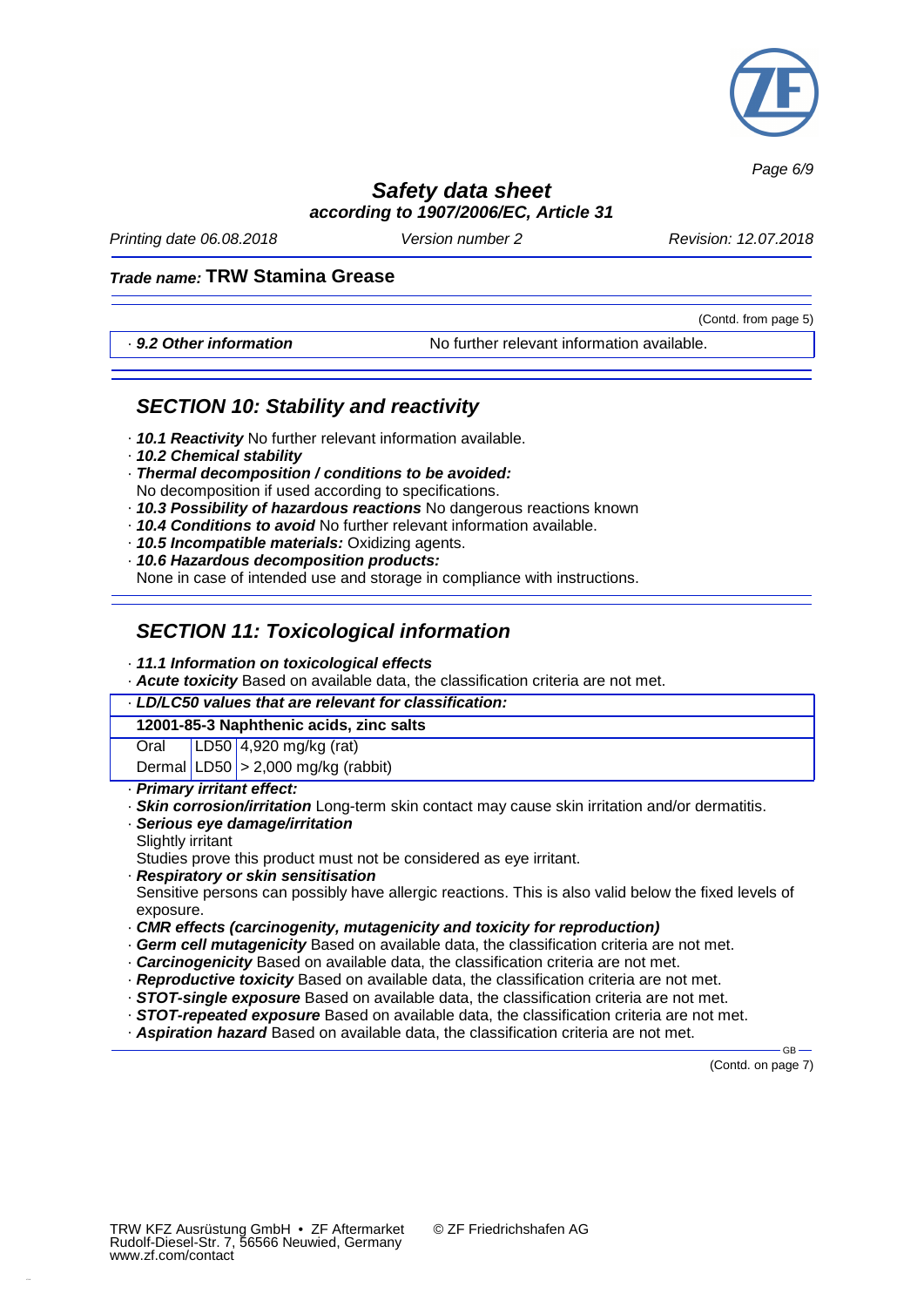

*Page 7/9*

# *Safety data sheet*

*according to 1907/2006/EC, Article 31*

*Printing date 06.08.2018 Version number 2 Revision: 12.07.2018*

### *Trade name:* **TRW Stamina Grease**

(Contd. from page 6)

## *SECTION 12: Ecological information*

| $\cdot$ 12.1 Toxicity                                                                          |                                            |  |
|------------------------------------------------------------------------------------------------|--------------------------------------------|--|
| · Aquatic toxicity:                                                                            |                                            |  |
| 12001-85-3 Naphthenic acids, zinc salts                                                        |                                            |  |
|                                                                                                | EC50 (static) 4.6 mg/l/48h (Daphnia magna) |  |
| <b>LC50</b>                                                                                    | 1.1 mg/l/96h (Oncorhynchus mykiss)         |  |
|                                                                                                | 1.53 mg/l/96h (Lepomis macrochirus)        |  |
| · 12.2 Persistence and degradability The product is not easily, but potentially biodegradable. |                                            |  |
| . Other information: There are no data available about the preparation.                        |                                            |  |

# · *Behaviour in environmental systems:*

· *Components:*

A product that has flown out can lead to the formation of a film on the water surface which reduces the oxygen exchange and results in the organisms dying-off.

- · *12.3 Bioaccumulative potential* No further relevant information available.
- · *12.4 Mobility in soil* No further relevant information available.
- · *Additional ecological information:*
- · *General notes:*

Also poisonous for fish and plankton in water bodies.

Water hazard class 1 (German Regulation) (Self-assessment): slightly hazardous for water. Do not allow undiluted product or large quantities of it to reach ground water, water bodies or sewage system.

- · *12.5 Results of PBT and vPvB assessment*
- · *PBT:* Not applicable.
- · *vPvB:* Not applicable.
- · *12.6 Other adverse effects* No further relevant information available.

## *SECTION 13: Disposal considerations*

### · *13.1 Waste treatment methods*

· *Recommendation*

Must not be disposed of together with household garbage. Do not allow product to reach sewage system.

The waste code numbers mentioned are recommendations based on the probable use of the product.

| · European waste catalogue |                                                                                                               |  |
|----------------------------|---------------------------------------------------------------------------------------------------------------|--|
|                            | 12 00 00   WASTES FROM SHAPING AND PHYSICAL AND MECHANICAL SURFACE<br><b>TREATMENT OF METALS AND PLASTICS</b> |  |
| 12 01 00                   | wastes from shaping and physical and mechanical surface treatment of metals and<br>plastics                   |  |
|                            | 12 01 12 $*$ spent waxes and fats                                                                             |  |

#### · *Uncleaned packagings:*

#### · *Recommendation:*

Dispose of packaging according to regulations on the disposal of packagings.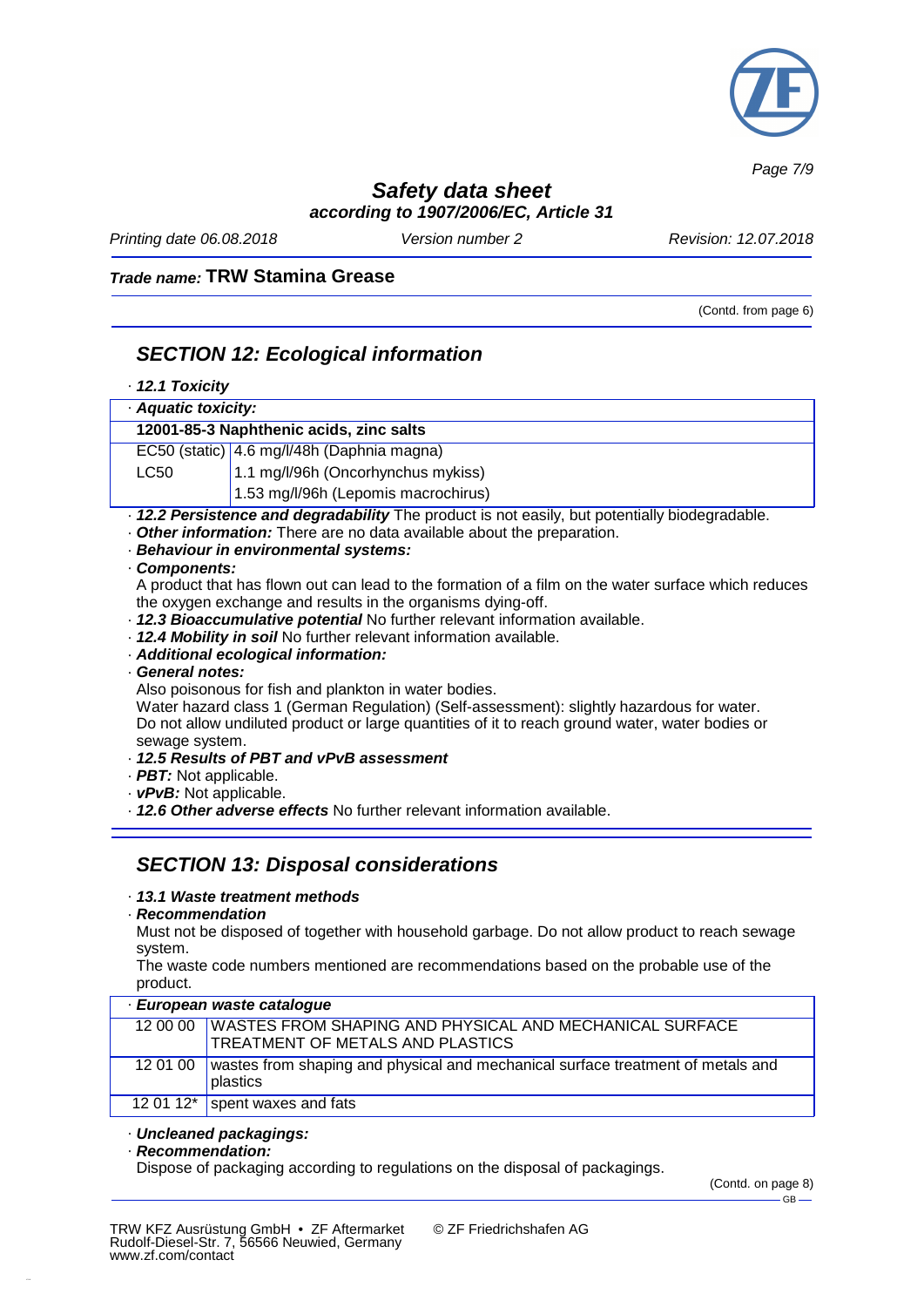

*Page 8/9*

## *Safety data sheet according to 1907/2006/EC, Article 31*

*Printing date 06.08.2018 Version number 2 Revision: 12.07.2018*

### *Trade name:* **TRW Stamina Grease**

(Contd. from page 7) Non contaminated packagings can be used for recycling. Packagings that cannot be cleaned are to be disposed of in the same manner as the product.

### *SECTION 14: Transport information*

| · 14.1 UN-Number<br>· ADR, ADN, IMDG, IATA                                                    | Void                                                    |  |
|-----------------------------------------------------------------------------------------------|---------------------------------------------------------|--|
| 14.2 UN proper shipping name<br>· ADR, ADN, IMDG, IATA                                        | Void                                                    |  |
| · 14.3 Transport hazard class(es)                                                             |                                                         |  |
| · ADR, ADN, IMDG, IATA<br>· Class                                                             | Void                                                    |  |
| 14.4 Packing group<br>· ADR, IMDG, IATA                                                       | Void                                                    |  |
| · 14.5 Environmental hazards:                                                                 | Not applicable.                                         |  |
| - 14.6 Special precautions for user                                                           | Not applicable.                                         |  |
| 14.7 Transport in bulk according to Annex II<br>of Marpol and the IBC Code<br>Not applicable. |                                                         |  |
| · Transport/Additional information:                                                           | Not dangerous according to the above<br>specifications. |  |
| - UN "Model Regulation":                                                                      | Void                                                    |  |

## *SECTION 15: Regulatory information*

- · *15.1 Safety, health and environmental regulations/legislation specific for the substance or mixture*
- · *Directive 2012/18/EU*
- · *Named dangerous substances - ANNEX I* None of the ingredients is listed.
- · *National regulations*
- · *Water hazard class:* Water hazard class 1 (Self-assessment): slightly hazardous for water.
- · *Substances of very high concern (SVHC) according to REACH, Article 57*
- None of the ingredients is contained.
- · *15.2 Chemical safety assessment:* A Chemical Safety Assessment has not been carried out.

## *SECTION 16: Other information*

These data are based on our present knowledge. However, they shall not constitute a guarantee for any specific product features and shall not establish a legally valid contractual relationship.

(Contd. on page 9)  $-$  GB  $-$